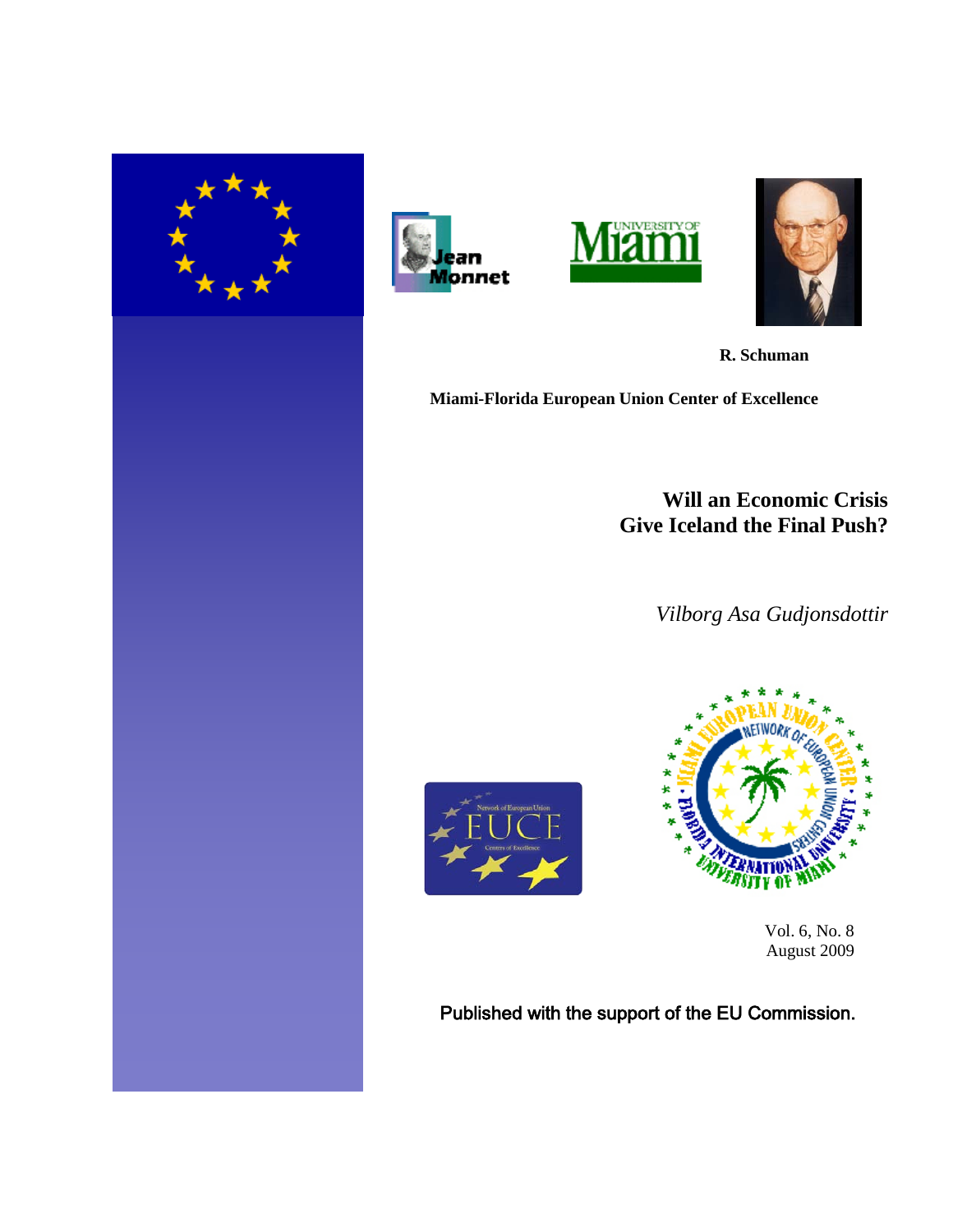#### **EUMA**

*European Union Miami Analysis* **(EUMA), Special Series,** is a service of analytical essays on current, trend setting issues and developing news about the European Union.

These papers are produced by the Jean Monnet Chair, in cooperation with the Miami-Florida European Union Center of Excellence (a partnership of the University of Miami and Florida International University) as an outreach service for the academic, business and diplomatic communities.

Among the topics to be included in the series, the following are suggested:

- $\triangleright$  The collapse of the Constitution and its rescue
- $\triangleright$  Turkey: prospects of membership
- $\triangleright$  Immigration crisis and cultural challenges
- $\triangleright$  Security threats and responses
- $\triangleright$  The EU and Latin America
- $\triangleright$  The EU as a model and reference in the world
- $\triangleright$  The Common Agricultural Policy and other public subsidies
- $\triangleright$  The euro and the dollar
- $\triangleright$  EU image in the United States

These topics form part of the pressing agenda of the EU and represent the multifaceted and complex nature of the European integration process. These papers also seek to highlight the internal and external dynamics which influence the workings of the EU and its relationship with the rest the world.

#### *Miami - Florida European Union Center Jean Monnet Chair Staff*

| <b>Astrid Boening</b> (Associate Director) |
|--------------------------------------------|
| María Lorca (Associate Editor)             |
| <b>Maxime Larive</b> (Research Assistant)  |
|                                            |

Phone: 305-284-3266 Fax: (305) 284 4406 Web: [www.miami.edu/eucenter](http://www.miami.edu/eucenter) **Florida International University**

Elisabeth Prugl (FIU, Co-Director)

#### *Inter-American Jean Monnet Chair Editorial Board:*

**Carlos Hakansson,** Universidad de Piura, Perú **Finn Laursen,** Dalhousie University, Halifax, Canada **Michel Levi-Coral,** Universidad Andina Simón Bolívar, Quito, Ecuador **José Luis Martínez-Estay¸** Universidad de los Andes, Santiago de Chile, Chile **Félix Peña,** Universidad Nacional de Tres de Febrero, Buenos Aires, Argentina **Stephan Sberro**, Instituto Tecnológico Autónomo de México **Eric Tremolada**, Universidad del Externado de Colombia, Bogotá, Colombia

#### *International Jean Monnet Chair Editorial Advisors:*

**Francesc Granell**, University of Barcelona, Spain **Ramūnas Vilpišauskas,** Vilnius University, Lithuania

# 2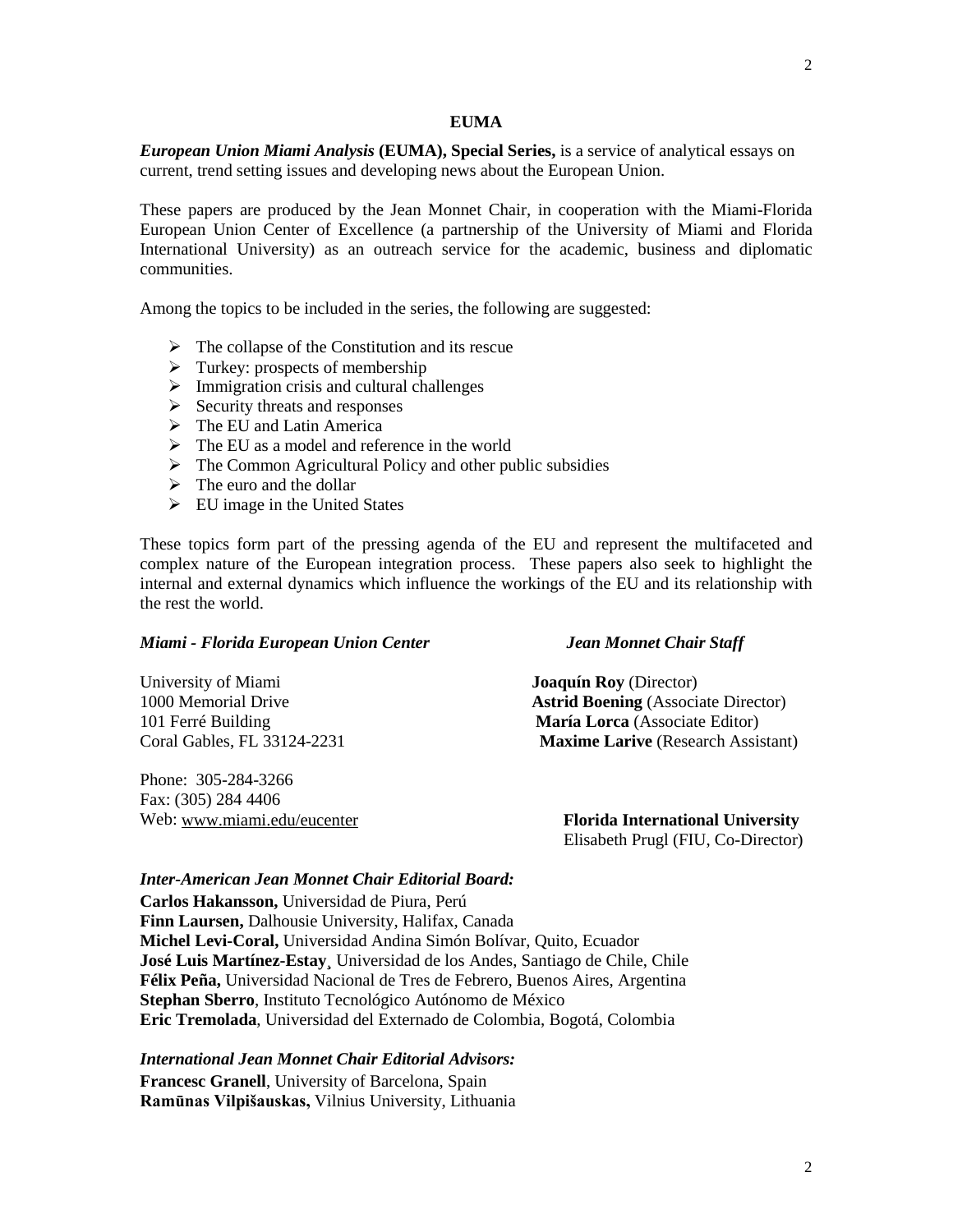### **Will an Economic Crisis Give Iceland the Final Push?**[♦](#page-2-0)

#### **Vilborg Asa Gudjonsdottir**♣

#### **1 Introduction**

In the beginning of October last year (2008) the three biggest banks in Iceland were seized by the Icelandic government. By then, the banks (which had all been privatized in 2003) had financial reliabilities amounting to about ten times the size of Iceland's economy.<sup>[1](#page-2-1)</sup> The country was left in a total economic crisis, which consequences have not yet been fully realized. The country's currency, the Icelandic Krona (ISK), which had been devaluating substantially towards the euro ever since January 2008, crashed as a consequence of the banking crisis, leaving the devaluation at 96% against the euro over a period of 18 months (from January 2008 until July 2009).[2](#page-2-2) Iceland, before one of the most prosperous countries in the world, is now in a state of total economic, financial and currency crisis. The situation can be characterized by fast rising unemployment, bankruptcies of businesses and homes, extremely high interest rates (going up to 18% in January 2009, at 12% in July 2009)<sup>[3](#page-2-3)</sup>, falling housing prices and skyrocketing commodities prices, amongst other things. In *Iceland in the European Union: Will it ever happen?,* written in May 2007, economic changes were noted as one of the factors that could possibly push Iceland towards full EU membership; whether it would simply become necessary for Iceland to replace the EEA Agreement with full EU membership, to be able to gradually give up the Icelandic krona and adopt the euro, for the purpose of economic stability. Today it is safe to say that these changes have come forth, and with substantial force. On July  $16<sup>th</sup>$ , after a vigorous debate, the Icelandic Parliament (Althingi) voted for an EU membership application with a narrow margin of five votes.

 How did the economic crisis change the view towards full EU membership in Iceland, both on the political front and amongst the public? What will the upcoming negotiations center on and what is the likely outcome? Will Iceland become EU's  $29<sup>th</sup>$  member state? Or even its  $28<sup>th</sup>$ member state?

#### **2 The Political Front**

 $\overline{a}$ 

Before the economic collapse last fall the Social Democratic Party (SDP), the second biggest political party in Iceland at the time, was the only party supporting EU membership. In May 2007 the SDP and the Independence Party (IP) (the biggest political party in Iceland at the time) formed a coalition government, making no plans to apply for EU membership. Last November, both the IP and the Progressive Party (PP) decided to speed up their national meetings in light of

<span id="page-2-0"></span>♦ For background information, see: Gudjonsdottir, V.A. (September 2007). *Iceland in the European Union: Will it Ever Happen?* Florida: Miami-Florida European Union Center of Excellence, EUMA. <http://www6.miami.edu/eucenter/GudjonsdottirIcelandEUMA2007.pdf>

<span id="page-2-1"></span>♣ Vilborg Ása Guðjónsdóttir holds an MA in International Relations from the University of Iceland, studying at the University of Miami as an exchange student 2006-2007. She has her Bachelors of Science in Business Administration from Reykjavík University, Iceland. She is currently a Project Manager at the Institute of International Affairs and Centre for Small States Studies, at the University of Iceland.

<sup>&</sup>lt;sup>1</sup> The Economist, "Britain's fallen star", February  $12<sup>th</sup>$ , 2009.

<span id="page-2-3"></span><span id="page-2-2"></span>[http://www.economist.com/world/britain/displayStory.cfm?story\\_id=13110366](http://www.economist.com/world/britain/displayStory.cfm?story_id=13110366) / Althingi (the Icelandic Parliament). "Frumvarp til laga: Þskj. 204 — 136. mál.".<http://www.althingi.is/altext/137/s/0204.html>

<sup>&</sup>lt;sup>2</sup> Central Bank of Iceland, "Exchange rate".<http://sedlabanki.is/default.aspx?PageID=183>

<sup>3</sup> Central Bank of Iceland, "Interest rates".<http://sedlabanki.is/?PageID=224>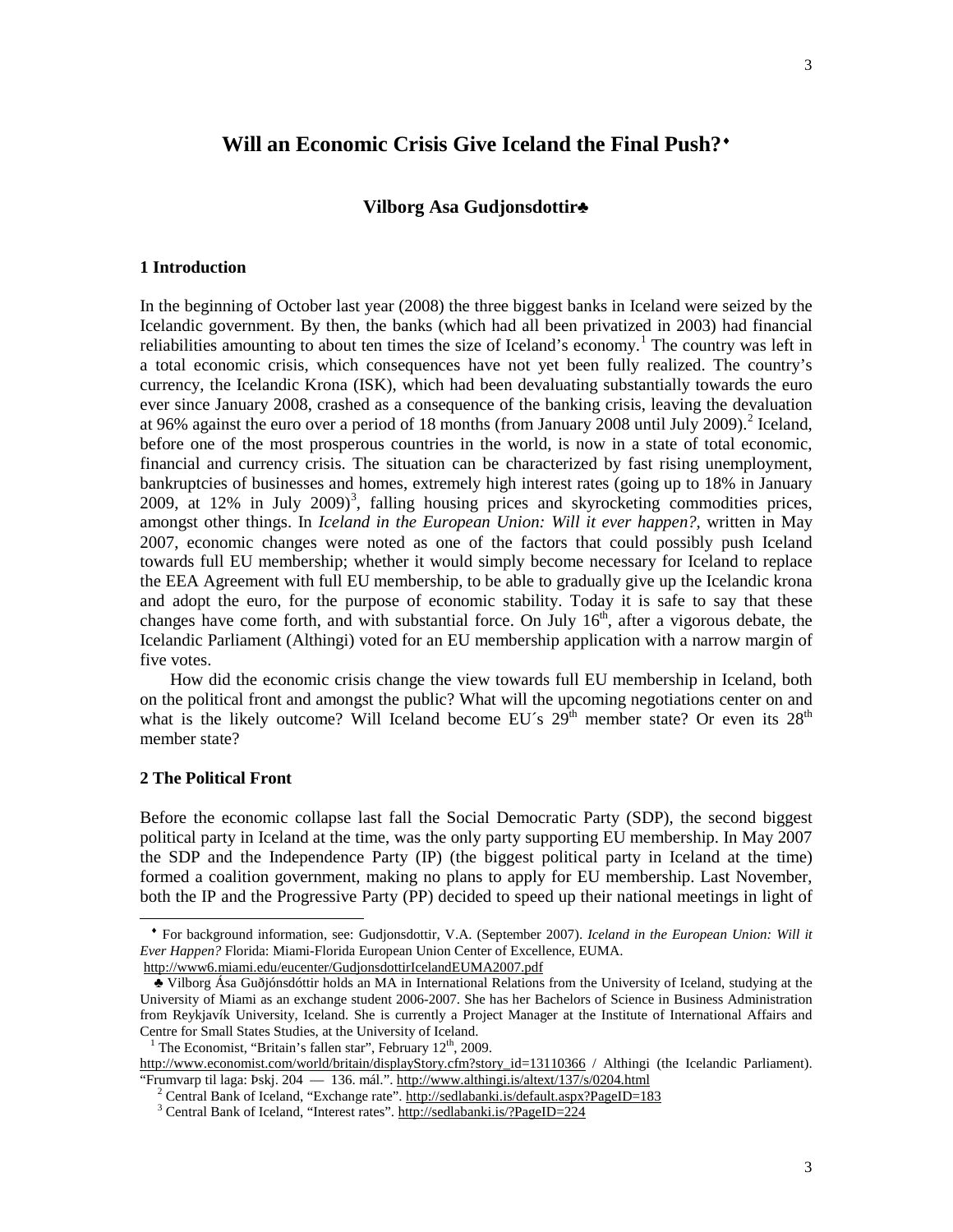the new views on EU membership that generated following the economic crisis. Subsequently, the chair of the SDP implied that if the IP would not come to the conclusion to apply for EU membership, there would have to be a revaluation of the coalition.<sup>[4](#page-3-0)</sup> The question of EU membership had become an ultimatum issue in Iceland.

 Around mid-January the PP held its national meeting and concluded to support an EU application, given that considerable preconditions were met, including that Iceland would keep full control over its fisheries resources and that the production and handling of agricultural products would be secured.<sup>[5](#page-3-1)</sup> The two other political parties represented in Parliament at the time which have not been mentioned before, the Left Green Movement (LGM) and the Liberal Party (LP), have always been and continue to be against EU membership.

 Before the IP had the chance to hold its national meeting the government collapsed in the end of January, following what has been called the fiercest public demonstrations ever to take place in Iceland. At that time, the SDP and the LGM formed a temporary minority government, which was in charge until Parliamentary elections were held at the end of April. The SDP won a victory in the elections and became the country's largest political party, receiving 28% of the votes. Given that the SDP´s political campaign had completely centered on applying for EU membership, as the solution out of the economic crisis, the election results were by many seen as a sign that a majority of the nation was in support of at least an EU application. Especially since the SDP, the PP and a new movement called the Citizen's Movement, which also supports an EU membership application, received 52% of all the votes.<sup>[6](#page-3-2)</sup> The SDP formed a majority government with the LGM following the elections, under the condition that the new government would put forth Parliament a bill towards an EU application. The LGM, although still strongly against EU membership, agreed on that condition. Last July the bill came to a vote, and won a majority of 5 votes. Members of all political parties voted for the bill, demonstrating how divided all the political parties (except the SDP) are on the issue.

#### **3 Public Opinion**

 $\overline{a}$ 

Numerous opinion polls have been taken in Iceland on EU membership and an EU membership application since last spring (2008). Before the crash in October Icelanders had been experiencing the consequences of a steadily weakening currency, with the Icelandic krona devaluating 26 % against the euro from January until May 2008.<sup>[7](#page-3-3)</sup> That development gave rise to increased support for EU membership, in the hope of being able to get rid of the Icelandic krona for the euro by joining the EU. Since then support has in general been steady at around 55-65%, although fluctuating somewhat. According to a poll taken in July 2008 60% of Icelanders favored an EU membership application and 50% supported EU membership at that time.<sup>[8](#page-3-4)</sup> The support for an EU application then went from 6[9](#page-3-5)% in October 2008<sup>9</sup>, down to 46% in March 2009<sup>[10](#page-3-6)</sup>, to go up again

<span id="page-3-0"></span><sup>4</sup> Gísladóttir, I.S., "Vikulokin", *Rás 1 (Radio 1)*, December 13th, 2008/ Morgunblaðið, "Ríkisstjórnin verður að svara kalli um breytingar", December 13th, 2008.

[http://www.mbl.is/mm/frettir/innlent/2008/12/13/rikisstjornin\\_verdur\\_ad\\_svara\\_kalli\\_um\\_breytingar/](http://www.mbl.is/mm/frettir/innlent/2008/12/13/rikisstjornin_verdur_ad_svara_kalli_um_breytingar/)

<sup>5</sup> Fréttablaðið, "Framsókn styður aðildarviðræður", January 17th, 2009.

<span id="page-3-1"></span>[http://epaper.visir.is/media/200901170000/pdf\\_online/1\\_1.pdf](http://epaper.visir.is/media/200901170000/pdf_online/1_1.pdf)

<span id="page-3-3"></span><span id="page-3-2"></span><sup>6</sup> Alþingiskosningar 25. apríl 2009, "Úrslit alþingiskosninganna 25. apríl 2009". [http://www.kosning.is/frettir/nr/6741 / /](http://www.kosning.is/frettir/nr/6741%20/%20/)

<sup>&</sup>lt;sup>7</sup> Central Bank of Iceland, "Exchange rates"[. http://sedlabanki.is/default.aspx?PageID=183](http://sedlabanki.is/default.aspx?PageID=183)

<sup>8</sup> Capacent Gallup, "Samtök iðnaðarins: Viðhorf almennings til ESB aðildar", June/ July 2008.

<span id="page-3-4"></span><http://www.si.is/media/althjodlegt-samstarf/2008-06-ESB-almenningur.pdf>

<span id="page-3-5"></span><sup>9</sup> Fréttablaðið, "70 prósent vilja ESB og evru", October 27th, 2008. [http://epaper.visir.is/media/200810270000/pdf\\_online/1\\_1.pdf](http://epaper.visir.is/media/200810270000/pdf_online/1_1.pdf)

<span id="page-3-6"></span><sup>&</sup>lt;sup>10</sup>Morgunblaðið, "Meirihluti andvígur ESB-umsókn", March 1<sup>st</sup>, 2009.

[http://mbl.is/mm/frettir/innlent/2009/03/01/meirihluti\\_andvigur\\_esb\\_umsokn/](http://mbl.is/mm/frettir/innlent/2009/03/01/meirihluti_andvigur_esb_umsokn/)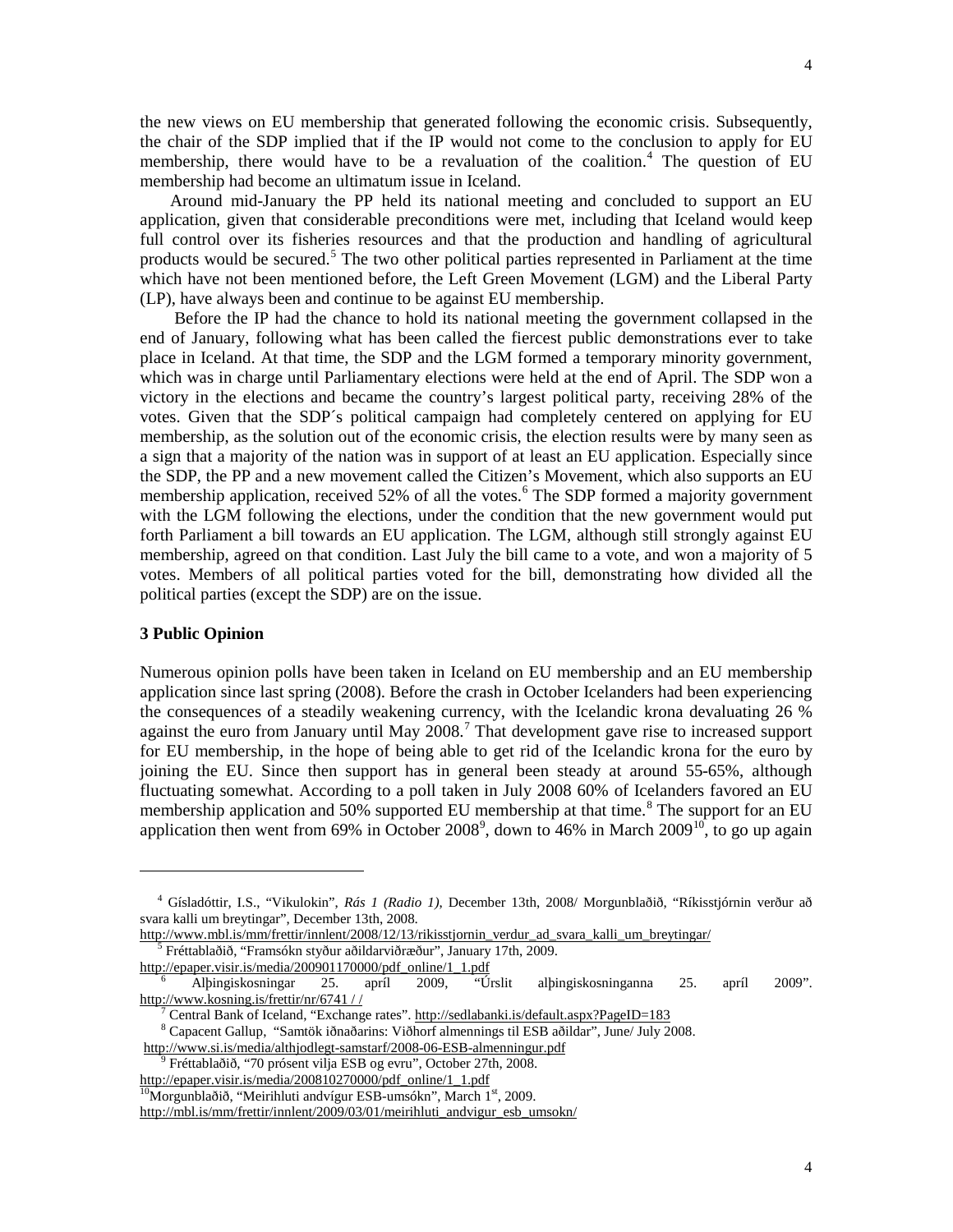to 58% in last June<sup>11</sup>. In general the support for an EU application is substantially higher than EU membership support, understandably so, given that most Icelanders feel that they first need to see how negotiations, especially on fisheries, will go. In addition, the polls have showed that support for an EU membership application is in general stronger amongst those living in the capital area, the highest in the age group 35-44, and amongst women, the more educated and the wealthier.<sup>[12](#page-4-1)</sup>

#### **4 What will the negotiations center on?**

Through the EEA agreement Iceland has already accepted 20 out of the 35 chapters to be negotiated during accession talks. The remaining chapters include the ones which will become the most difficult to negotiate, i.e. fisheries, agriculture and rural development, economic and monetary policy, regional policy, financial and budgetary provisions and institutions.<sup>[13](#page-4-2)</sup> Although it will be a challenge to reach an agreement on all of these chapters, it is safe to say that fisheries will be the most difficult one, in addition to being the one that will probably determine the result of the national referendum following accession negotiations.

 Although the relative importance of fisheries for the Icelandic economy has decreased somewhat in the last decades it is still high and even more so now, following the collapse of the banking system. Around 50% of Iceland's export is fisheries products<sup>[14](#page-4-3)</sup>, counting for one third of the country's foreign exchange in 2007.<sup>[15](#page-4-4)</sup> Fisheries account for 8% of  $GDP<sup>16</sup>$  $GDP<sup>16</sup>$  $GDP<sup>16</sup>$  (expected to rise to 10% in 2009, due to the collapse of the banking system<sup>17</sup>) and 5% of the working force in Iceland<sup>18</sup>. The general view in Iceland is that the result of accession talks will depend on how willing EU negotiators will be to meet Iceland's demands regarding fisheries by really taking into account the high importance of the industry to Icelanders, and negotiate accordingly. Negotiations on agriculture might prove somewhat difficult as well, but it is not likely that the chapter will become a deciding factor like fisheries.

#### **5 Iceland's Entry Number**

Only ten days after the Icelandic government submitted its request to start accession talks with the EU, the Union´s foreign ministers gave the green light and passed the bid to the European Commission for an evaluation. What followed were speculations on whether Iceland would be granted a speedy entry into the EU, and be favored at the expense of Balkan applicants, such as Bosnia-Herzegovina, Macedonia, Serbia, Montenegro, and Albania. EU officials have stated that there is no such thing as a speedy entry into the EU and that Iceland would get no special

 $\overline{a}$ 

<sup>11</sup> Morgunblaðið, "58% fylgjandi ESB viðræðum", June 13th, 2009.

<span id="page-4-0"></span>[http://mbl.is/mm/frettir/innlent/2009/06/13/58\\_prosent\\_fylgjandi\\_esb\\_vidraedum/](http://mbl.is/mm/frettir/innlent/2009/06/13/58_prosent_fylgjandi_esb_vidraedum/)

<sup>12</sup> Morgunblaðið, 61,2% vilja aðildarviðræður", May 6th, 2009.

<span id="page-4-1"></span>[http://mbl.is/mm/frettir/innlent/2009/05/06/61\\_2\\_prosent\\_vilja\\_adildarvidraedur/](http://mbl.is/mm/frettir/innlent/2009/05/06/61_2_prosent_vilja_adildarvidraedur/) /Fréttablaðið, "Meirihluti andvígur ESB", January 26th, 2009[. http://epaper.visir.is/media/200901260000/pdf\\_online/1\\_2.pdf](http://epaper.visir.is/media/200901260000/pdf_online/1_2.pdf) / Morgunblaðið, "58% fylgjandi ESB viðræðum", June 13th, 2009.

[http://mbl.is/mm/frettir/innlent/2009/06/13/58\\_prosent\\_fylgjandi\\_esb\\_vidraedum/](http://mbl.is/mm/frettir/innlent/2009/06/13/58_prosent_fylgjandi_esb_vidraedum/)

<span id="page-4-2"></span><sup>&</sup>lt;sup>13</sup> Arnórsson, A., "Inni eða úti? Aðildarviðræður við Evrópusambandið", pp. 26-27. Reykjavík, Iceland: Institute of International Affairs and Centre for Small States Studies.

<span id="page-4-6"></span><span id="page-4-5"></span><span id="page-4-4"></span><span id="page-4-3"></span><sup>&</sup>lt;sup>14</sup> Icelandic Ministry for Foreign Affairs, "Iceland in figures 2007-2008, p. 23. [http://www.utanrikisraduneyti.is/media/PDF/Iceland\\_in\\_figures\\_2007\\_-\\_2008.pdf](http://www.utanrikisraduneyti.is/media/PDF/Iceland_in_figures_2007_-_2008.pdf)

<span id="page-4-7"></span><sup>15</sup> Statistics Iceland, "Þjóðhagsreikningar".<http://www.hagstofa.is/Pages/983>

<sup>&</sup>lt;sup>16</sup> Ibid (2007 numbers) / Icelandic Ministry for Foreign Affairs, p. 21 (2006 numbers).

<sup>17</sup> Arnórsson, A., p. 122.

<sup>&</sup>lt;sup>18</sup> Iceland Ministry for Foreign Affairs, p. 8.